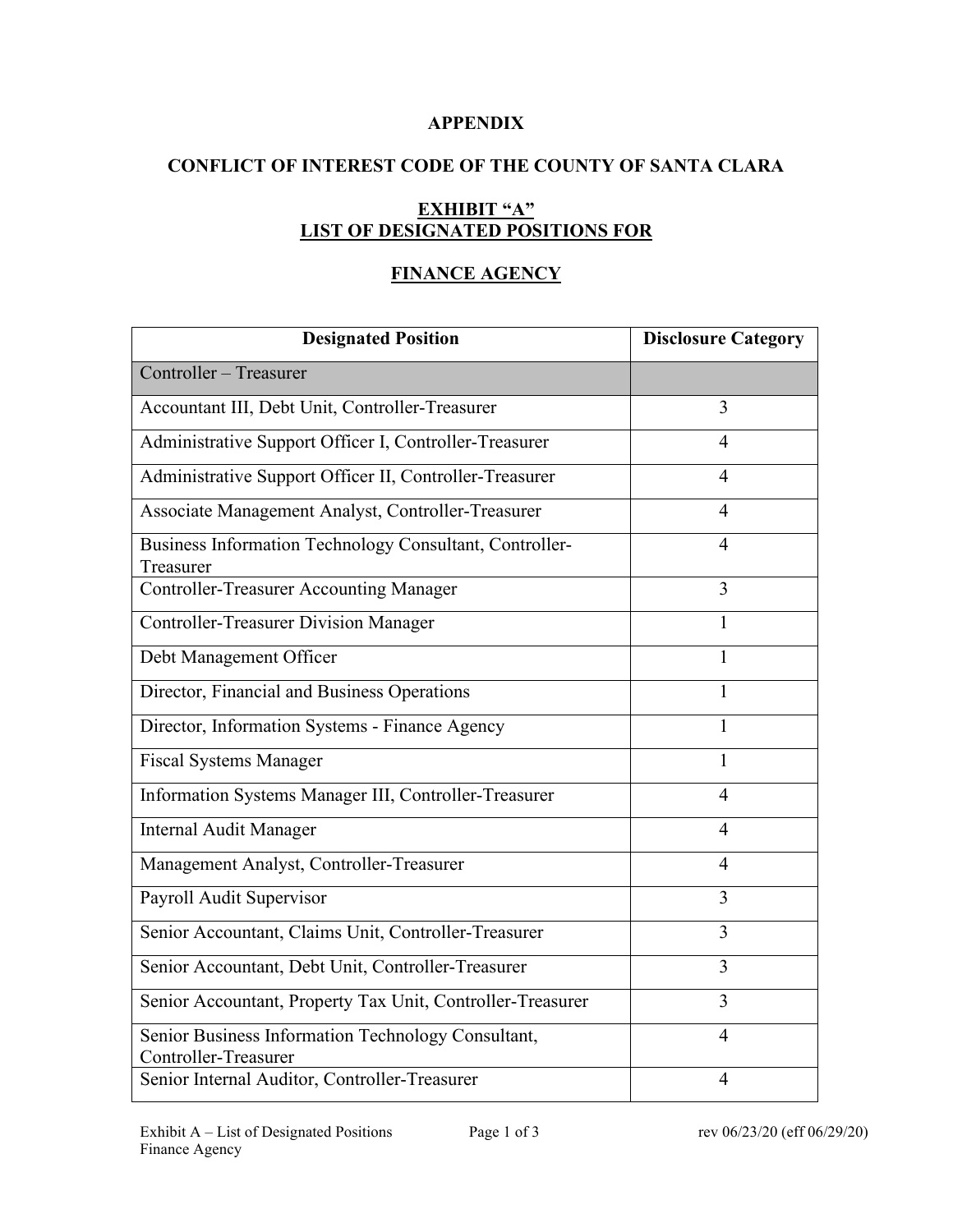| <b>Designated Position</b>                            | <b>Disclosure Category</b> |
|-------------------------------------------------------|----------------------------|
| Senior Management Analyst, Controller-Treasurer       | $\overline{4}$             |
| Supervising Internal Auditor                          | 4                          |
| Tax Roll Manager                                      | 3                          |
| County Clerk - Recorder                               |                            |
| County Clerk/Recorder                                 | $\mathbf{1}$               |
| Accountant/Auditor Appraiser, Clerk-Recorder          | 4                          |
| Accountant II, Clerk-Recorder                         | $\overline{4}$             |
| Accountant III, Clerk-Recorder                        | $\overline{4}$             |
| Administrative Support Officer I, Clerk-Recorder      | $\overline{4}$             |
| Administrative Support Officer II, Clerk-Recorder     | 4                          |
| <b>Assistant County Clerk/Recorder</b>                | 1                          |
| Information Systems Analyst II, Clerk-Recorder        | $\overline{4}$             |
| Information Systems Manager I, Clerk-Recorder         | 4                          |
| Information Systems Manager II, Clerk-Recorder        | $\overline{4}$             |
| Information Systems Manager III, Clerk-Recorder       | $\overline{4}$             |
| Management Analyst, Clerk-Recorder                    | $\overline{4}$             |
| Program Manager II, Clerk-Recorder                    | $\overline{4}$             |
| Senior Management Analyst, Clerk-Recorder             | $\overline{4}$             |
| Department of Tax and Collections                     |                            |
| Accountant III, DTAC                                  |                            |
| Administrative Services Manager I, DTAC               | 4                          |
| Administrative Services Manager II, DTAC              | 4                          |
| Assistant Director, Department of Tax and Collections | $\mathbf{1}$               |
| Department of Tax and Collections Division Manager    | 1                          |
| Director, Department of Tax and Collections           | 1                          |
| Information Systems Manager III, DTAC                 | 1                          |
| Management Analyst, DTAC                              | 4                          |
| Senior Accountant, DTAC                               | 4                          |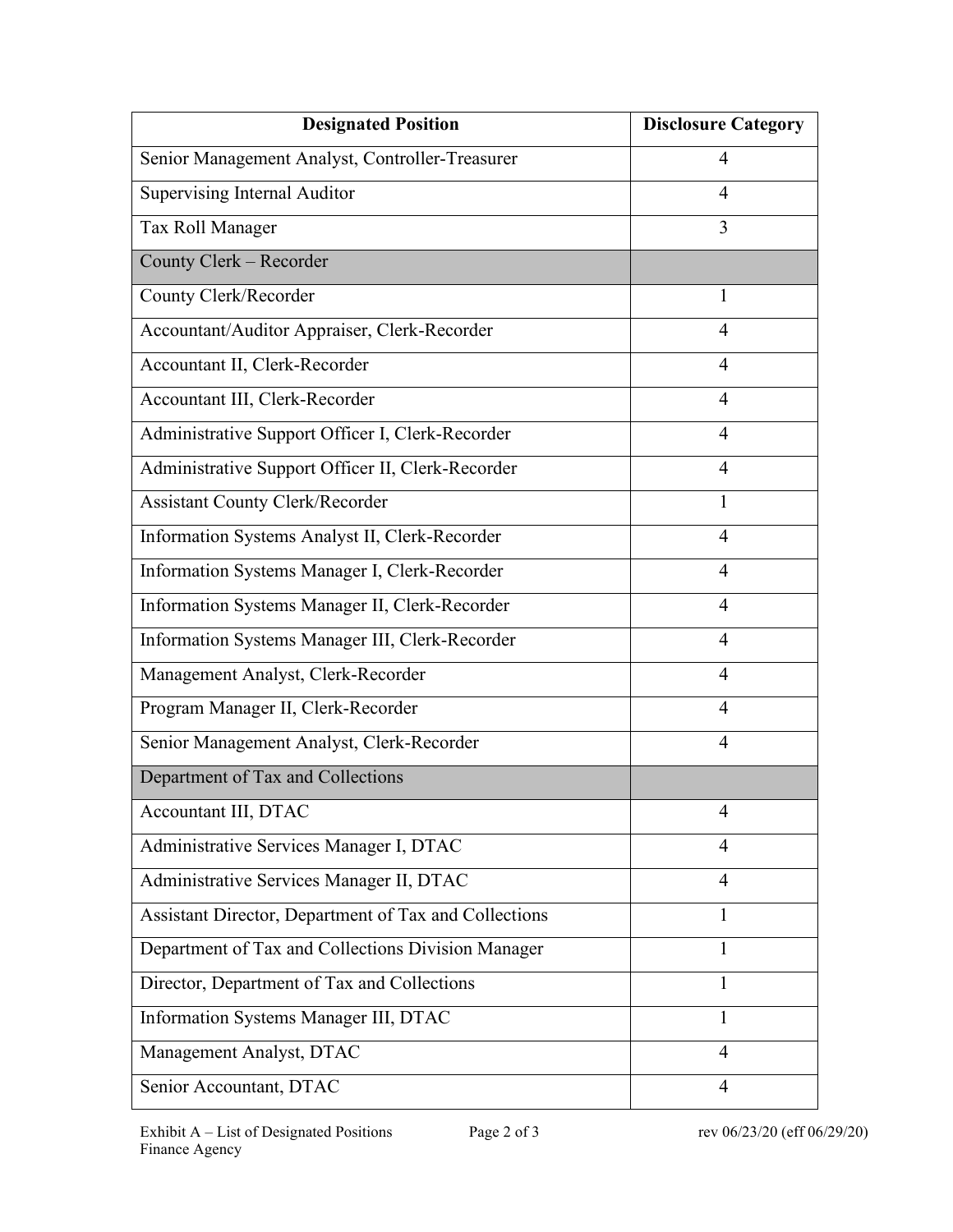| <b>Designated Position</b>                    | <b>Disclosure Category</b> |
|-----------------------------------------------|----------------------------|
| Senior Financial Analyst, DTAC                |                            |
| Senior Management Analyst, DTAC               |                            |
| Supervising Revenue Collections Officer, DTAC | 4                          |
| Tax and Collections Manager, DTAC             |                            |
| Applicable to Entire Finance Agency           |                            |
| Consultant                                    |                            |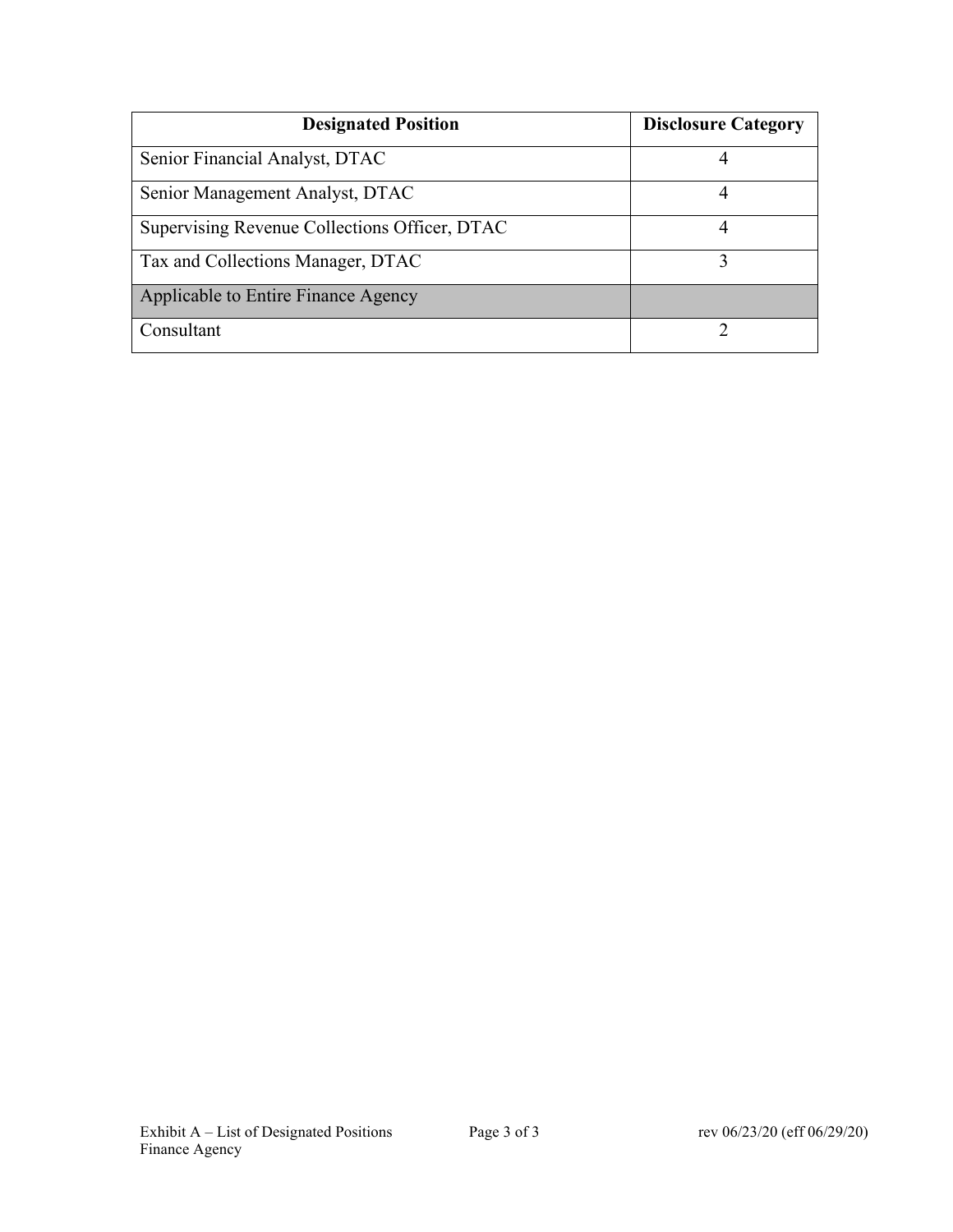#### **APPENDIX**

## **CONFLICT OF INTEREST CODE OF THE COUNTY OF SANTA CLARA**

## **EXHIBIT "B" DISCLOSURE CATEGORIES FOR**

## **FINANCE AGENCY**

Pursuant to the County of Santa Clara's Conflict of Interest Code, Disclosure Categories 1 and 2 shall read as follows for all Code Agencies.

**Disclosure Category 1:** Persons in this category shall disclose:

(1) all investments in, business positions in, and income (including gifts, loans and travel payments) from:

(a) all sources that provide, plan to provide, or have provided in the last two years, facilities, goods, software, hardware, or related technology, equipment, vehicles, machinery or services, including training or consulting services, to the County;

(b) all sources that are subject to the regulatory, monitoring, investigatory, enforcement, valuation, certification, permit or licensing authority of, or have an application for a license, permit or certificate pending before, the County;

(c) all sources that receive, are planning to apply to receive, or have received in the last two years, grants or other monies from or through the County; and sources that receive referrals to provide assessments and/or treatments that are required or recommended by the County; and

(2) all interests in real property in the County of Santa Clara located entirely or partly within the County, or within two miles of County boundaries, or of any land owned or used by the County.

**Disclosure Category 2**: Each Consultant shall disclose: (1) all investments in, business positions in, and income (including gifts, loans and travel payments) from: (a) all sources that provide, plan to provide, or have provided in the last two years, facilities, goods, software, hardware, or related technology, equipment, vehicles, machinery or services, including training or consulting services, to the County; (b) all sources that are subject to the regulatory, monitoring, investigatory, enforcement, valuation, certification, permit or licensing authority of, or have an application for a license, permit or certificate pending before, the County; (c) all sources that receive, are planning to apply to receive, or have received in the last two years, grants or other monies from or through the County; and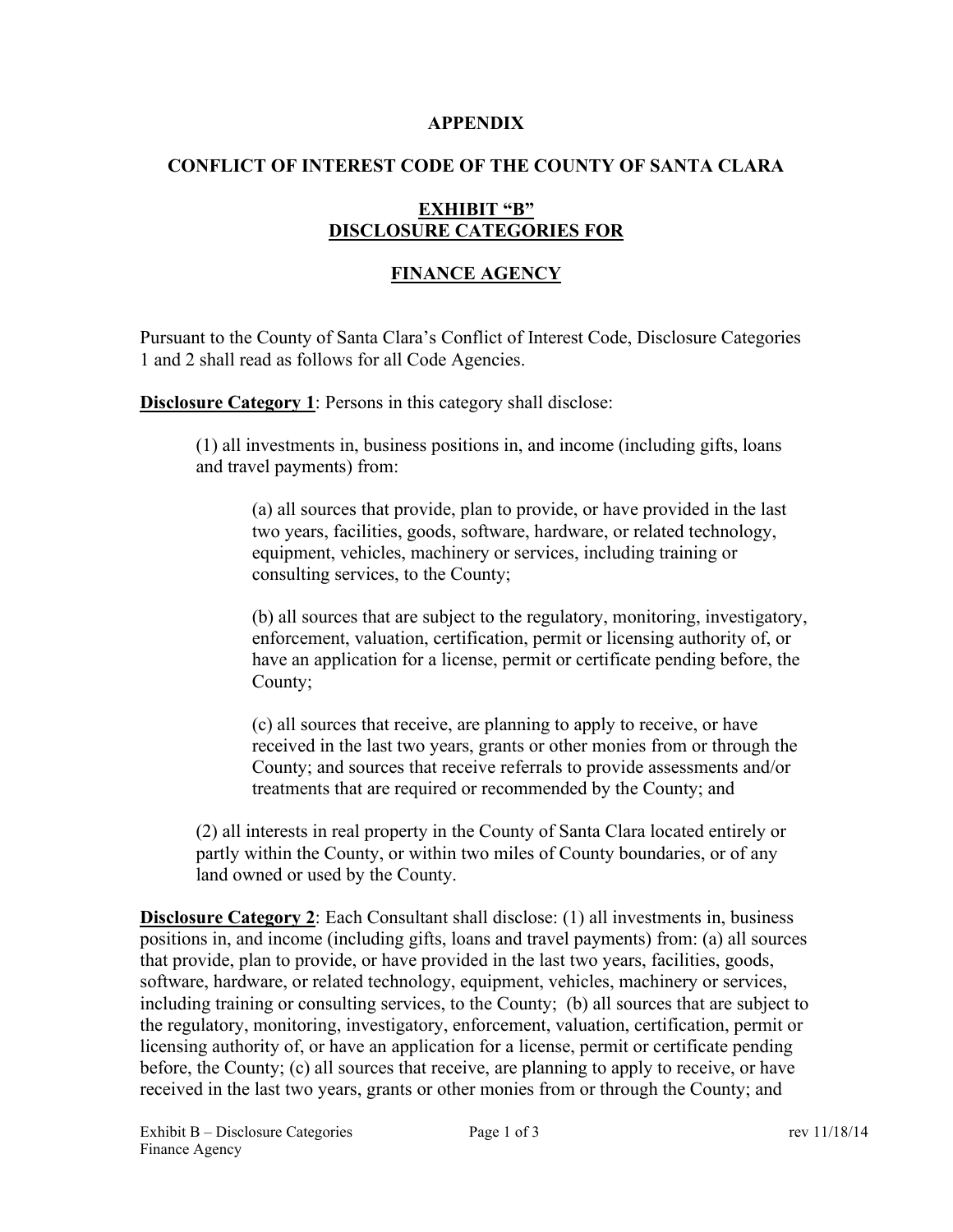sources that receive referrals to provide assessments and/or treatments that are required or recommended by the County; and (2) all interests in real property in the County of Santa Clara located entirely or partly within the County, or within two miles of County boundaries, or of any land owned or used by the County, subject to the following limitation: the Code Agency for which a consultant works may determine in writing, following approval by County Counsel as to form and legality, that the particular consultant is hired to perform a range of duties that is limited in scope and, thus, is not required to comply with the full disclosure requirements described above, but instead must comply with more tailored disclosure requirements specific to that consultant. Such a determination shall include a description of the consultant's duties and, based upon that description, a statement of the extent of disclosure requirements.

In addition to the above two categories, the Finance Agency shall have the following categories:

**Disclosure Category 3**: Persons in this category shall disclose:

(1) all investments in, business positions in, and income (including gifts, loans and travel payments) from:

(a) all sources that provide, plan to provide, or have provided in the last two years, facilities, goods, software, hardware, or related technology, equipment, vehicles, machinery or services, including training or consulting services, to the Finance Agency;

(b) all sources that are subject to the monitoring, investigatory, collection, enforcement, or recording authority of the Finance Agency;

(c) all sources that receive, are planning to apply to receive, or have received in the last two years, grants or other monies (i) from or through the Finance Agency, or (ii) from or through the County related to the work of the Finance Agency; and

(2) all interests in real property in the County of Santa Clara located entirely or partly within the County, or within two miles of County boundaries, or of any land owned or used by the County.